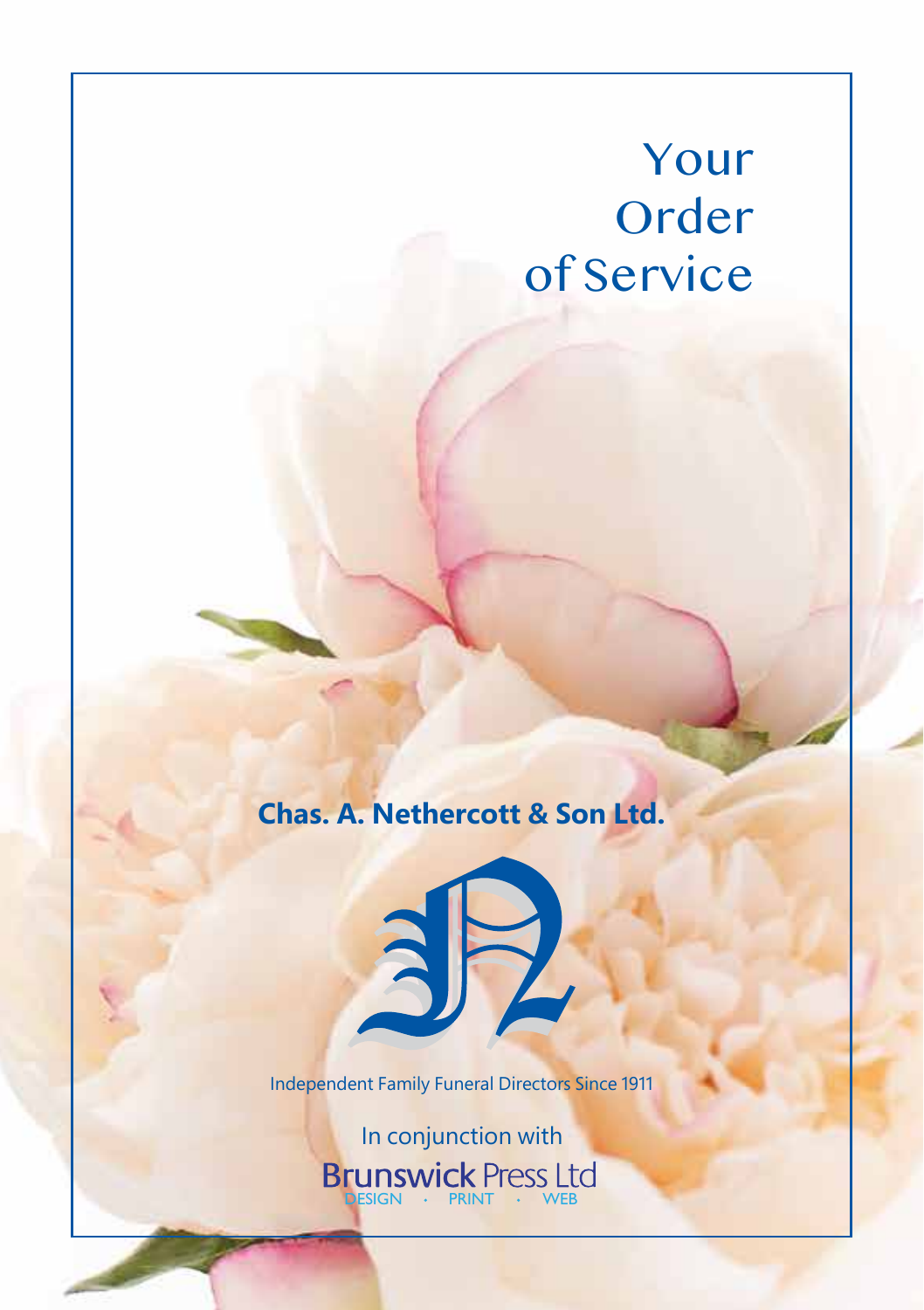### **About us and Our Service**

We work in conjunction with Brunswick Press who have over 40 years experience creating beautiful, treasured Orders of Service. We work quickly and efficiently together to make sure you have a high quality Order of Service when needed. We are always a phone call away if you need help or advice.

We can print from your own design if you have the means to send us print ready PDF files.

### **Order of Service Templates**

We have selected six of our most popular Order of Service templates.



Style 5

Style 6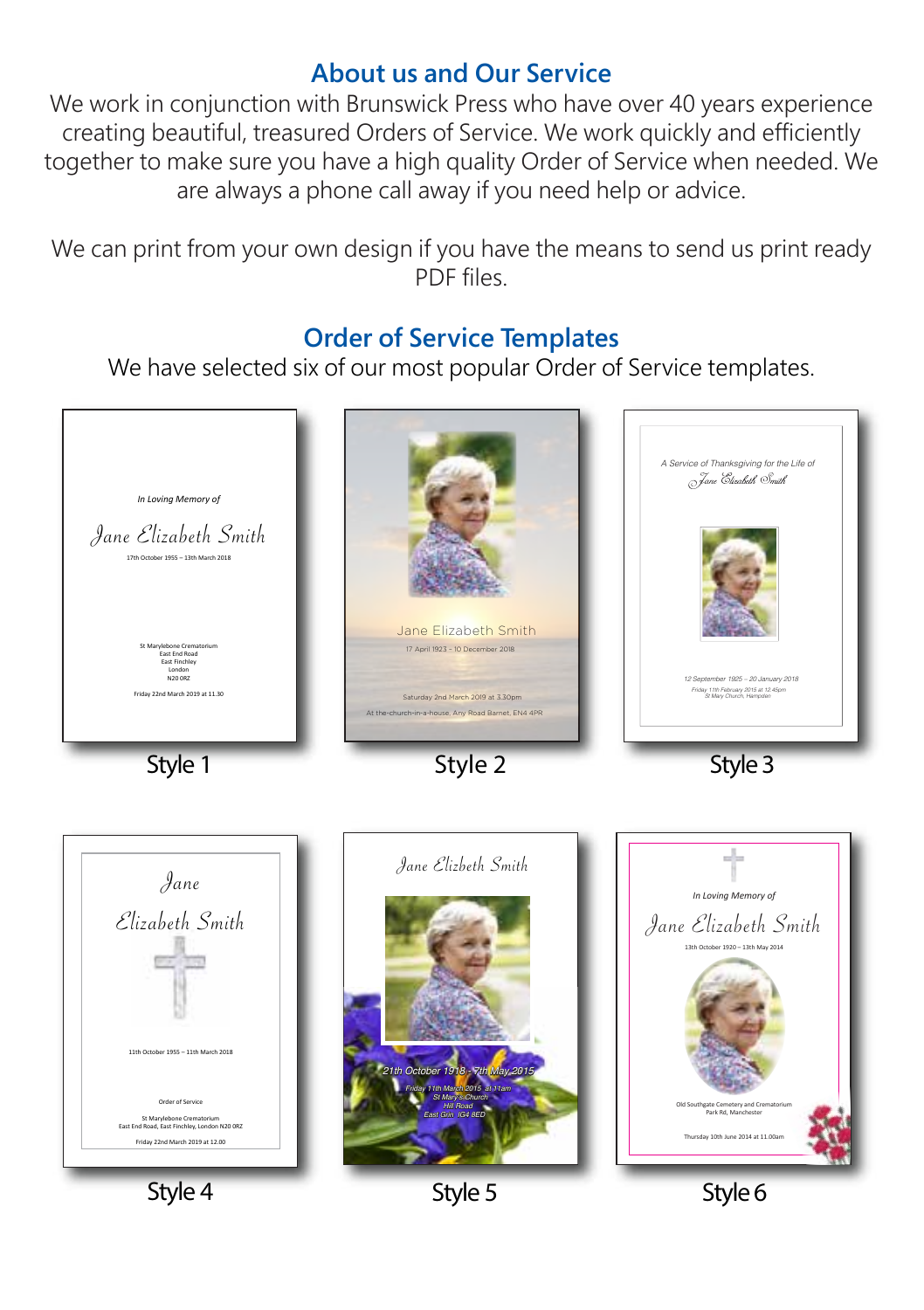### **How Our Service Works**

We will make it as simple as possible by showing you a few designs and asking you to choose which you prefer. We ask for the content to be supplied in word or pdf. We can scan any photos that you may have\*. We will then produce a visual proof for you to check and amend where necessary. Once you have approved the proof we will print your Order of Service. The final proof of your Order of Service will need to be signed off a minimum of 2 working days prior to the funeral date.

## **Our Prices**

The chart below illustrates our standard 4, 8 and 12 page Order of Service. Full colour cover and black text inside. Our printed prices are as follows:

| 4-Pages<br>Printed, creased, folded<br>& trimmed<br>300gsm card | 8-Pages<br>Printed, creased, stapled,<br>folded & trimmed<br>300gsm card / 150gsm<br>inner | 12-Pages<br>Printed, creased, stapled,<br>folded & trimmed<br>300gsm card / 150gsm<br>inner |
|-----------------------------------------------------------------|--------------------------------------------------------------------------------------------|---------------------------------------------------------------------------------------------|
| $20 - £60$                                                      | $20 - f90$                                                                                 | $20 - £120$                                                                                 |
| $40 - f80$                                                      | $40 - £120$                                                                                | $40 - £160$                                                                                 |
| $60 - £100$                                                     | $60 - £150$                                                                                | $60 - £200$                                                                                 |
| $80 - £120$                                                     | 80 - £180                                                                                  | 80 - £240                                                                                   |
| $100 - £140$                                                    | $100 - £210$                                                                               | $100 - £280$                                                                                |
| $120 - £160$                                                    | $120 - £240$                                                                               | $120 - £320$                                                                                |
| 140 - £180                                                      | 140 - £270                                                                                 | 140 - £360                                                                                  |
| 160 - £200                                                      | $160 - £300$                                                                               | 160 - £400                                                                                  |
| 180 - £220                                                      | 180 - £330                                                                                 | 180 - £440                                                                                  |
| $200 - £240$                                                    | $200 - £360$                                                                               | 200 - £480                                                                                  |

The prices above include design which also includes supplying multiple PDF proofs. We can scan photographs\* supplied to ensure that you are happy with the final result. We are able to work quickly to ensure proofs and print are turned around in time for the ceremony.

If you would like additional pages, or your Order of Service in full colour, please feel free to contact us. The details are on the back of this booklet.

\*Additional scanning may be subject to additional artwork charges. All prices are plus VAT at the applicable rate where appropriate.